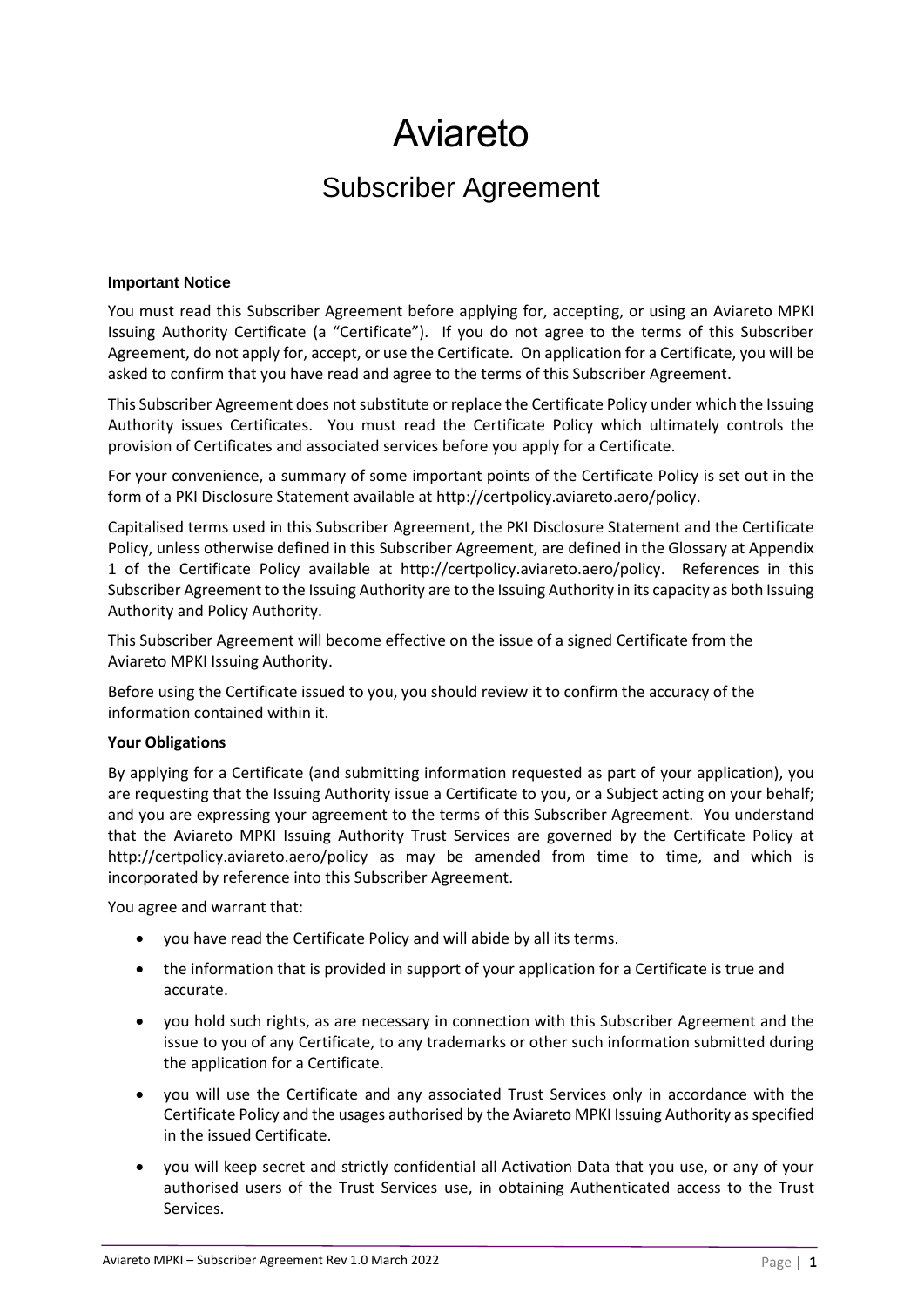- you will protect such Activation Data from access by anyone or anything other than yourself until it is securely destroyed or deleted.
- no unauthorised person has, or has ever had, access to the secret information that you use in obtaining Authenticated access to the Trust Services.
- you shall immediately inform the Issuing Authority or its nominated representative, should such Activation Data be compromised or be suspected of being compromised.
- you acknowledge that the Aviareto MPKI Issuing Authority at its sole discretion may revoke any Certificate issued by it.

#### You shall:

- only access and use the Certificate in connection with the Aviareto MPKI Issuing Authority Trust Services, as permitted in the Certificate Policy and for no other purposes;
- not decompile, reverse engineer or modify, or attempt to decompile, reverse engineer or modify, the Certificate or the Aviareto MPKI Issuing Authority Certification Trust Services;
- not use, or authorize others to use, any part of the Aviareto MPKI Issuing Authority Trust Services in any application in which the failure of the Aviareto MPKI Issuing Authority Trust Services could lead to death, personal injury or severe physical or property damage ("High-Risk Applications"), including the monitoring, operation or control of nuclear facilities, mass transit systems, aircraft navigation or aircraft communication systems, air traffic control, weapon systems and direct life support machines. You acknowledge that any express or implied warranty of fitness for High-Risk Applications are expressly disclaimed;
- comply with Entrust (Europe) Limited's (Entrust's) acceptable use policy, as may be reasonably modified from time to time, available on Entrust's website at https://www.entrust.com/- /media/documentation/productsupport/entrust-idaas-aup.pdf.

You shall use only such Key generation or storage devices as are specified in Section 6 of the Certificate Policy.

#### **Indemnification**

You hereby agree to indemnify and keep indemnified the Aviareto MPKI Issuing Authority from and against all costs, claims, demands, liabilities, expenses, damages or losses (including without limitation any direct or indirect consequential losses, loss of profit and loss of reputation, and all interest, penalties and legal and other professional costs and expenses) arising out of or in connection with:

- Use of Certificates and / or Public / Private Key pairs Issued under the Certificate Policy in a manner that is not in accordance with this Subscriber Agreement and / or the Certificate Policy; and
- Your negligence, default or breach of this Subscriber Agreement and / or the Certificate Policy in any other manner.

#### **Data Privacy**

You acknowledge that certain information provided by you at the time of enrolment will be embedded in a Certificate, and may be published in a directory of Certificates and Revocation Information where required for the purpose of operating the Trust Services. You acknowledge that this information may be disclosed as set out above and understand that you have the right to correct any information about you. Further information on your rights in this respect is to be found in the Privacy Policy.

#### **Liability**

Aviareto MPKI Issuing Authority assumes no liability whatsoever other than as set out in the Certificate Policy and the PKI Disclosure Statement.